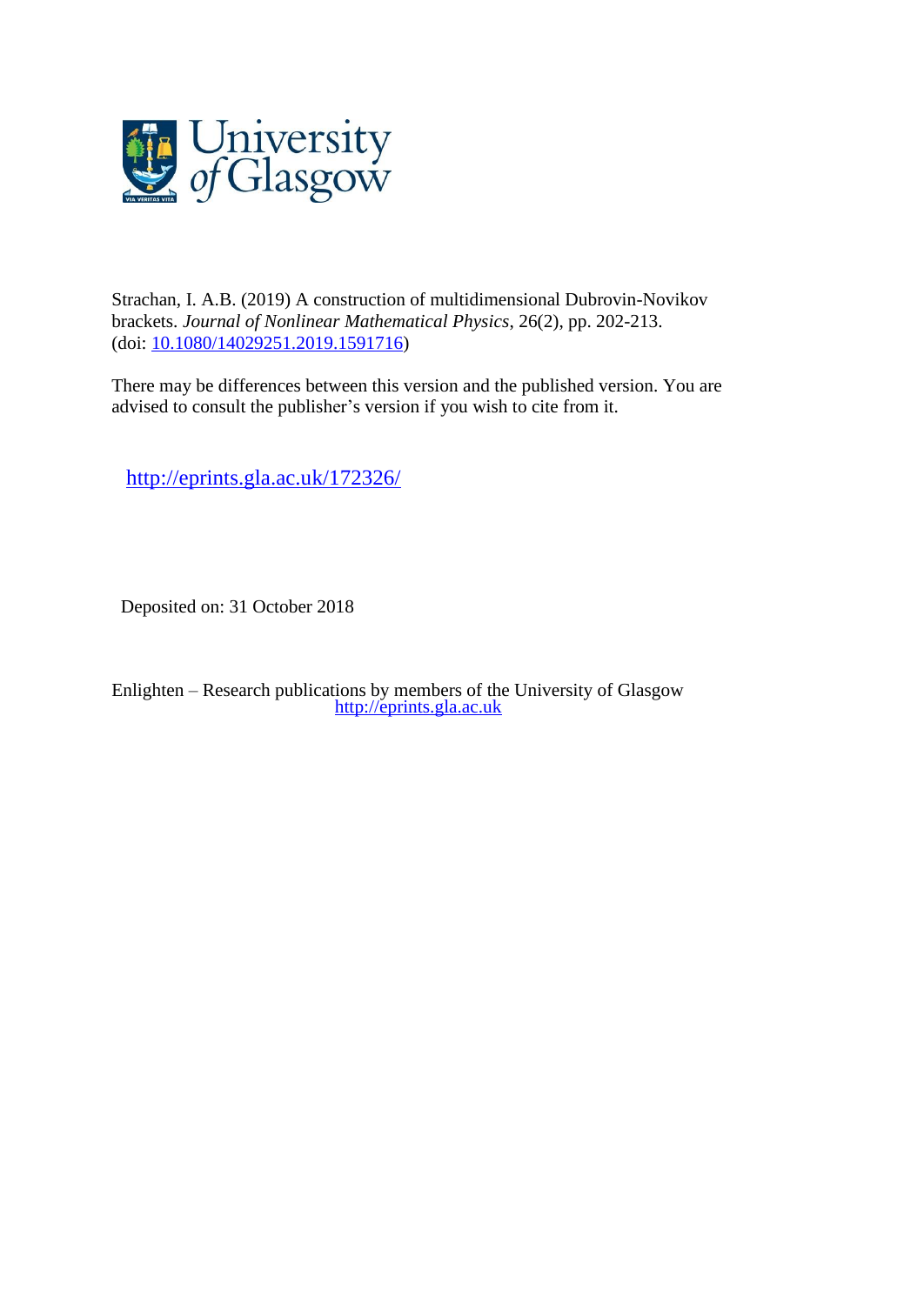# A CONSTRUCTION OF MULTIDIMENSIONAL DUBROVIN-NOVIKOV BRACKETS

### IAN A.B. STRACHAN

Abstract. A method for the construction of classes of examples of multi-dimensional, multi-component Dubrovin-Novikov brackets of hydrodynamic type is given. This is based on an extension of the original construction of Gelfand and Dorfman which gave examples of Novikov algebras in terms of structures defined from commutative, associative algebras. Given such an algebra, the construction involves only linear algebra.

#### **CONTENTS**

|                  | 1. Introduction                                           |    |
|------------------|-----------------------------------------------------------|----|
|                  | 2. Multidimensional Dubrovin-Novikov brackets             | 3  |
|                  | 3. Linear metrics                                         | 4  |
|                  | 4. A construction                                         | 6  |
|                  | 5. Monodromy and multi-dimensional Hamiltonian structures | 9  |
|                  | 6. Conclusion                                             | 11 |
| Acknowledgements |                                                           |    |
| References       |                                                           |    |

## 1. INTRODUCTION

There has been a recent renaissance in the study of multi-component, multi-dimensional Poisson brackets of Dubrovin-Novikov type. These brackets, in D-dimensions and with N-components, have the form

(1) 
$$
\{I,J\} = \sum_{\alpha=1}^{D} \int \frac{\delta I}{\delta u^i} \mathcal{H}^{ij} \frac{\delta J}{\delta u^j} d^D X,
$$

where the Hamiltonian operator  $\mathcal{H}^{ij\alpha}$  is a local, first-order operator of the form

$$
\mathcal{H}^{ij\alpha} = g^{ij\alpha}(\mathbf{u}) \frac{\partial}{\partial X^{\alpha}} + b_k^{ij\alpha}(\mathbf{u}) u_{X^{\alpha}}^k.
$$

The study of such brackets were initiated by Dubrovin and Novikov in their seminal papers [7] and [8], and the full conditions (to ensure that the bracket is skew and satisfies the Jacobi identity) were derived by Mokhov [12] and are given in Theorem 2 below. However, the classification of such brackets remains an open problem.

The most general statement, combining results from [12] and [13] may be stated thus:

Date: October 26, 2018.

Key words and phrases. Hamiltonian structures, integrable systems.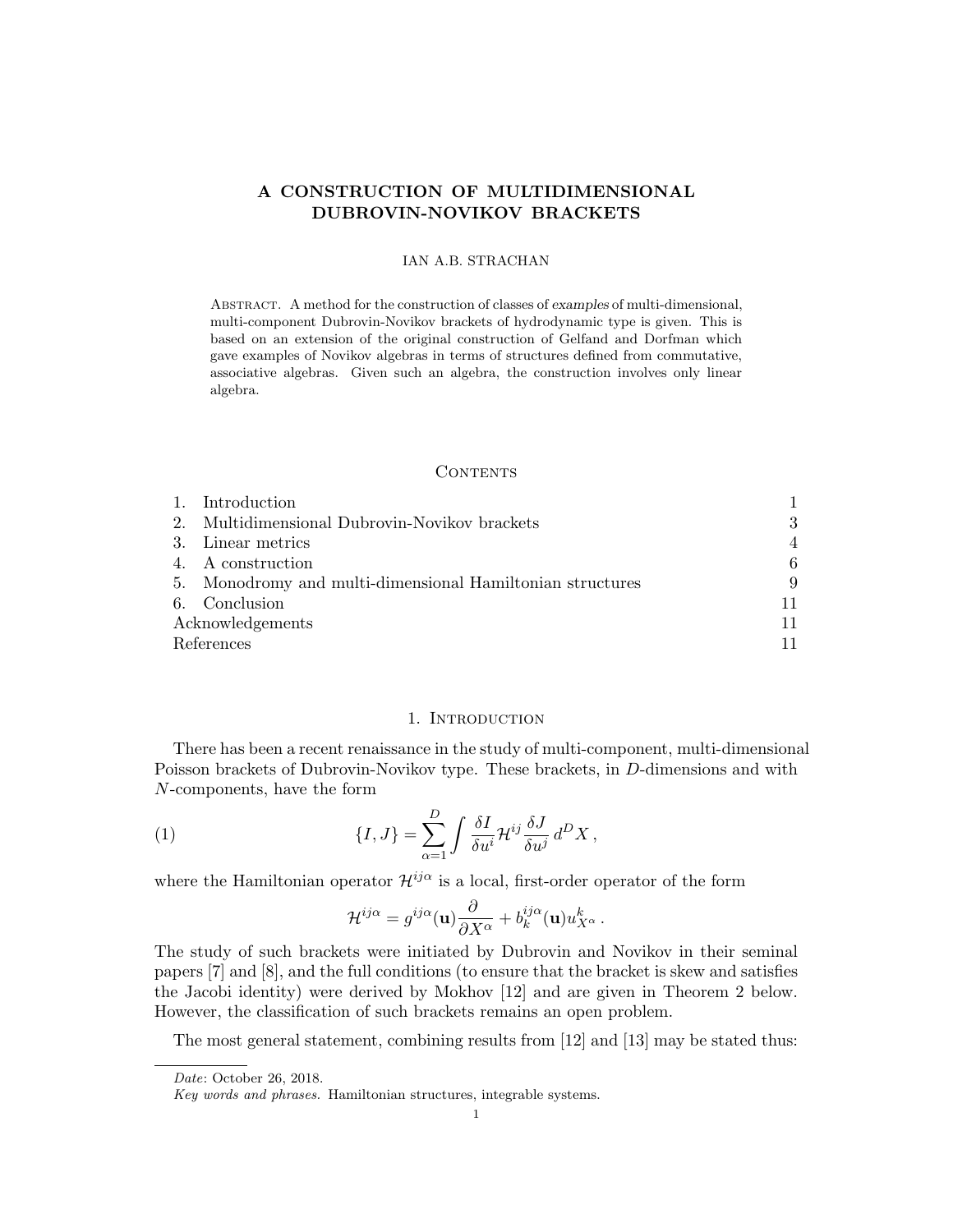Theorem 1. Consider a non-degenerate multi-dimensional, multi-component bracket.

- For  $D = 1$ , such a bracket may be reduced, by a change of variable, to a constant, or Darboux, form;
- For  $D \geq 2$ , such a bracket may be reduced, by a change of variable, to a linear form where

$$
\mathcal{H}^{ij\alpha}(\mathbf{u}) = \left\{ \left( b_k^{ij\alpha} + b_k^{ji\alpha} \right) u^k \frac{d}{dX^{\alpha}} + b^{ij\alpha} u_{X^{\alpha}}^k \right\} + \left\{ g_o^{ij\alpha} \frac{d}{dX^{\alpha}} \right\}.
$$

Furthermore, tensorial conditions exist to determine whether a full reduction to constant form, where all components of all the metrics are constant, may be achieved.

Without the non-degeneracy condition, much less is known.

On substituting this linear structure into the defining condition in Theorem 2 one obtains equations for the constants  $b_k^{ij\alpha}$  $\frac{ij\alpha}{k}$  and  $g_o^{ij\alpha}$ . These are best described in terms of an algebraic structure on regarding these constants are structure constants of a multiplication and inner produce, i.e.

$$
\begin{array}{rcl}\n e^i \stackrel{\alpha}{\circ} e^j &=& b^{ij \alpha}_k e^k, \\
 \langle e^i, e^j \rangle_{\alpha} &=& g^{ij \alpha}_o.\n \end{array}
$$

These algebraic conditions were defined implicitly in [12] and will be presented explicitly below. In the  $D = 1$  case they define a Novikov algebra. For  $D \geq 2$  one has multiple Novikov algebras connected by crucial compatibility conditions. Finding a construction that generates examples of multiplications satisfying these compatibility conditions is the raison d'être of this article.

The renaissance in the study of such brackets has come from two directions. Progress has been made in the classification of these brackets, including in the case where the structures are degenerate. Firstly [9, 14]:

- For  $D=2$ , a classification of non-degenerate and degenerate has been completed in the cases when the number of variables is small, with partial results for multicomponent systems;
- Full results for  $D = 3, N = 3$  have been obtained, extending the results of Mokhov who studied the  $D = 3, N = 1, 2$ .

Secondly, by developing the theory of Poisson Vertex Algebras, a deformation theory has been developed [5]. Using the classification results for  $D = N = 2$ , the various cohomology group that govern such deformations have been constructed.

However, there is currently no classification (in the sense of an explicit, exhaustive, list of examples) of such brackets. This is true even for linear Poisson brackets in the  $D = 1$  case: Novikov algebras have only been classified in the cases where the number of components is small,  $N \leq 3$  [1, 2, 4]. This lack of examples also hampers the programme of constructing a deformation theory: one requires something to deform.

The aim of this paper is to provide explicit examples of multi-component, multidimensional Dubrovin-Novikov brackets. The approach is far from exhaustive - it is certainly not a step in any future classification programme, but it does provide a mechanism for the construction of examples using only linear algebra. The approach is based on a recent result in the study and classification of Novikov algebras [10, 16]. The rest of the paper is laid out as follows: after reviewing the governing equations and known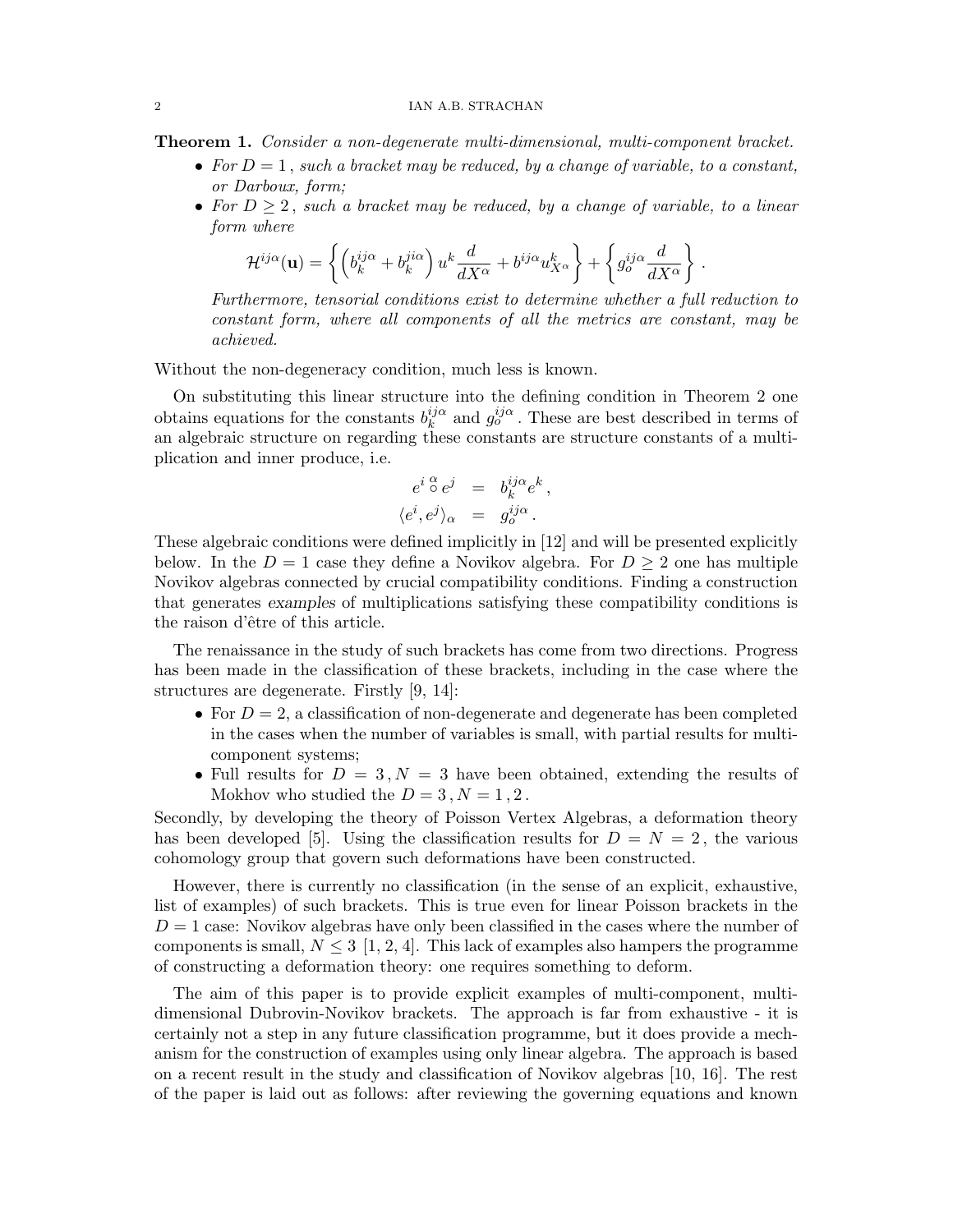results in Sections 2 and 3, which includes the explicit description of the algebra  $\beta$ introduced implicitly in [12], the main construction in given in Section 4. The material in Section 5 developes the theory of these multi-dimensional brackets in a new direction. This is achieved by showing how the monodromy group associated with one of metrics (under the assumption of non-degeneracy) controls the skeletal structure of the remaining metrics (in the sense that it controls where non-zero terms can appear, but does not fix the value of such terms). This is the least developed part of the paper and clearly could be developed further.

### 2. Multidimensional Dubrovin-Novikov brackets

The full conditions for the bracket (1) to define a Poisson bracket places very strong conditions on the functions  $g^{ij\alpha}(\mathbf{u})$  and  $b_k^{ij\alpha}$  $\binom{v}{k}$ (**u**) (see [12, 13]):

**Theorem 2.** A bracket  $(1)$  is a Poisson bracket if and only if the following relations for the coefficients of the bracket are satisfied:

$$
g^{ij\alpha} = g^{ji\alpha},
$$
  
\n
$$
\frac{\partial g^{ij\alpha}}{\partial u^k} = b^{ij\alpha}_{k} + b^{ji\alpha}_{k},
$$
  
\n
$$
\sum_{(\alpha,\beta)} \left( g^{si\alpha} b^{jr\beta}_{s} - g^{sj\beta} b^{ir\alpha}_{s} \right) = 0,
$$
  
\n
$$
\sum_{(\alpha,\beta)} g^{si\alpha} \left( \frac{\partial b^{jr\beta}_{s}}{\partial u^{q}} - \frac{\partial b^{jr\beta}_{q}}{\partial u^{s}} \right) + b^{ij\alpha s} b^{sr\beta}_{q} - b^{ir\alpha}_{s} b^{sj\beta}_{q} = 0,
$$
  
\n
$$
g^{si\beta} \frac{\partial b^{jr\alpha}}{\partial u^{s}} - b^{ij\beta}_{s} b^{sr\alpha}_{q} - b^{ir\beta}_{s} b^{js\alpha}_{q} = g^{sj\alpha} \frac{\partial b^{jr\beta}}{\partial u^{s}} - b^{ji\alpha}_{s} b^{sj\beta}_{q} - b^{jr\alpha}_{s} b^{is\beta}_{q},
$$
  
\n
$$
\frac{\partial}{\partial u^{k}} \left[ g^{si\alpha} \left( \frac{\partial b^{jr\beta}_{s}}{\partial u^{q}} - \frac{\partial b^{jr\beta}_{q}}{\partial u^{s}} \right) b^{ij\alpha}_{s} b^{sr\beta}_{q} - b^{ir\alpha}_{s} b^{sj\beta}_{q} \right] + \sum_{(i,j,r)} \left[ b^{si\beta}_{q} \left( \frac{\partial b^{jr\alpha}_{k}}{\partial u^{s}} - \frac{\partial b^{jr\alpha}_{s}}{\partial u^{k}} \right) \right]
$$
  
\n
$$
+ \frac{\partial}{\partial u^{q}} \left[ g^{si\beta} \left( \frac{\partial b^{jr\alpha}_{s}}{\partial u^{k}} - \frac{\partial b^{jr\alpha}_{s}}{\partial u^{s}} \right) b^{ij\beta}_{s} b^{sr\alpha}_{s} - b^{ir\beta}_{s} b^{sj\alpha}_{k} \right] + \sum_{(i,j,r)} \left[ b^{si\alpha}_{k} \left( \frac{\partial b^{jr\beta}_{q}}{\partial u^{s}} - \frac{\partial b^{jr\beta}_{s}}{\partial u^{q}} \right) \right] = 0.
$$

The following Lemma, again from [12, 13], follows from the analysis of the above conditions.

**Lemma 3.** Given a multidimensional Poisson bracket of the form (1), for each  $\alpha$ , the corresponding summand on the right-hand side of (1) is a one-dimensional Poisson bracket of hydrodynamic type.

Since one may perform linear transformations in the  $X^{\alpha}$ -variables it follows that any linear combination of such one-dimensional Hamiltonian structures must also be Hamiltonian and hence any pair of summands in  $(1)$  defines a  $(1 + 1)$ -dimensional biHamiltonian structure.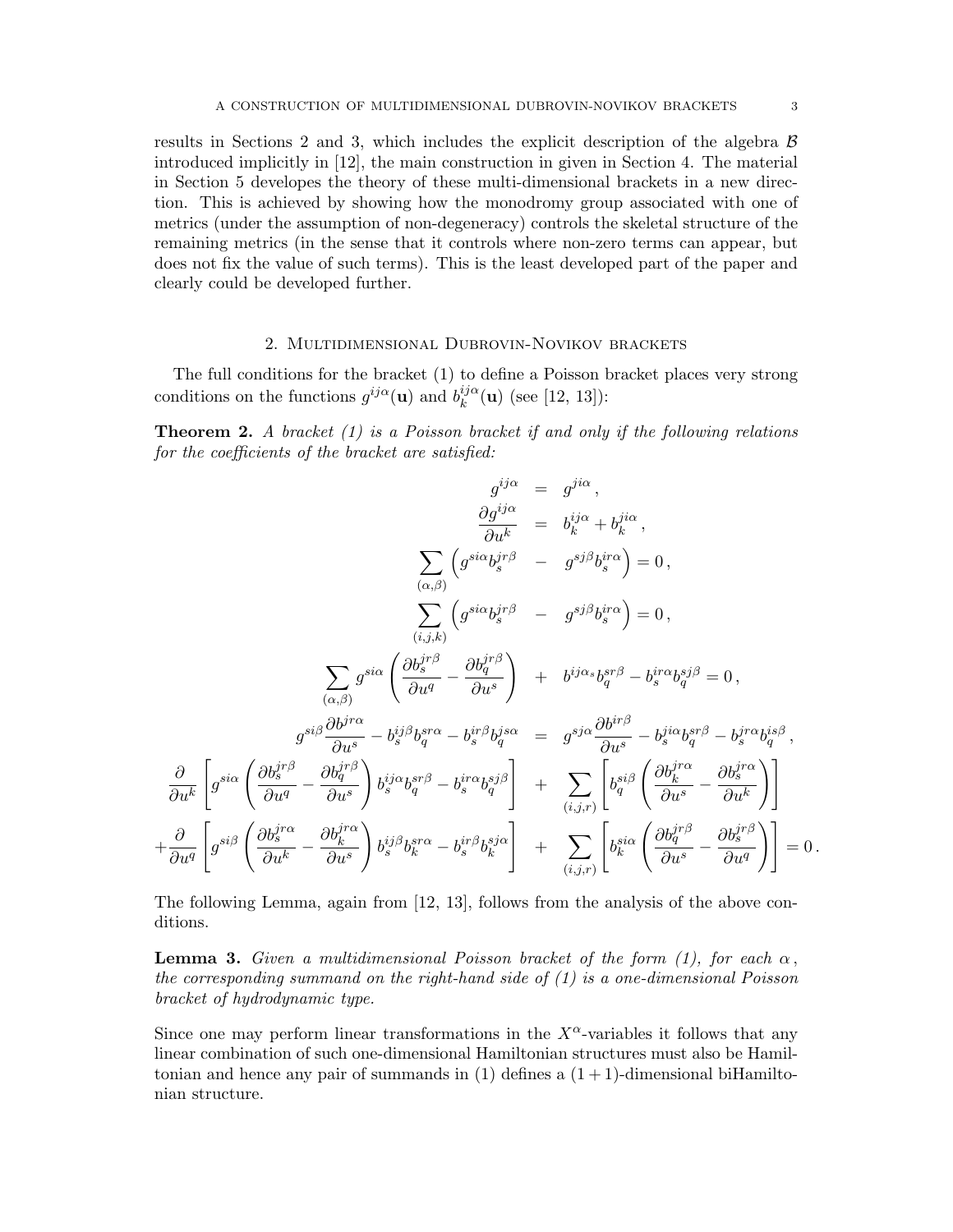#### 4 IAN A.B. STRACHAN

### 3. Linear metrics

In this section we consider families of metrics  $g^{ij\alpha}$ ,  $\alpha = 1, \ldots, D$  that are of the form

.

(2) 
$$
g^{ij\alpha} = \left(b_k^{ij\alpha} + b_k^{ji\alpha}\right)u^k + g_o^{ij\alpha}
$$

By Lemma 3, this, for each separate  $\alpha$ , must define a  $(1 + 1)$ -dimensional Poisson structure of hydrodynamic type, and the conditions for this were derived by Gelfand and Dorfman [11] and further studied by Balinskii and Novikov [3]. These are best described in terms of a product

$$
e^{i \alpha} \circ e^j = b_k^{ij\alpha} e^k
$$

and inner product

$$
\langle e^i, e^j \rangle_\alpha = g^{ij\alpha}_o
$$

and the required conditions become the statement that this product defines a Novikov algebra with a compatible quasi-Frobenius inner product:

**Definition 4.** (a) A Novikov algebra is a vector space A equipped with a composition (called multiplication)  $\circ : A \times A \rightarrow A$  with the properties

$$
a \circ (b \circ c) - b \circ (a \circ c) = (a \circ b) \circ c - (b \circ a) \circ c,
$$
  

$$
(a \circ b) \circ c = (a \circ c) \circ b
$$

for all  $a, b, c \in A$ .

(b) A compatible, or quasi-Frobenius inner product, on the algebra A is a map  $\langle , \rangle$ :  $\mathcal{A} \times \mathcal{A} \rightarrow \mathbb{C}$  with the property

$$
\langle a \circ b, c \rangle = \langle a, c \circ b \rangle
$$

for all  $a, b, c \in A$ .

To find the full set of conditions one just substitutes equation (2) into Theorem 2 which yields, on writing the resulting conditions algebraically in terms of the multiplications defined by the  $b_k^{ij\alpha}$  $\frac{ij\alpha}{k}$  and the inner products defined by the  $g_o^{ij\alpha}$  :

(3) 
$$
\sum_{(\alpha,\beta)} (u \stackrel{\beta}{\circ} v) \stackrel{\alpha}{\circ} w + w \stackrel{\alpha}{\circ} (u \stackrel{\beta}{\circ} v) - (w \stackrel{\alpha}{\circ} v) \stackrel{\beta}{\circ} u - u \stackrel{\beta}{\circ} (w \stackrel{\alpha}{\circ} v) = 0,
$$

(4) 
$$
\sum_{(u,v,w)} (u \stackrel{\beta}{\circ} v) \stackrel{\alpha}{\circ} w + w \stackrel{\alpha}{\circ} (u \stackrel{\beta}{\circ} v) - (w \stackrel{\alpha}{\circ} v) \stackrel{\beta}{\circ} u - u \stackrel{\beta}{\circ} (w \stackrel{\alpha}{\circ} v) = 0,
$$

(5) 
$$
\sum_{(\alpha,\beta)} (u^{\alpha}v)^{\beta}w - (u^{\alpha}w)^{\beta}v = 0,
$$

(6) 
$$
(u \overset{\beta}{\circ} v) \overset{\alpha}{\circ} w - u \overset{\beta}{\circ} (v \overset{\alpha}{\circ} w) - (v \overset{\alpha}{\circ} u) \overset{\beta}{\circ} w + v \overset{\alpha}{\circ} (u \overset{\beta}{\circ} w) = 0,
$$

(7) 
$$
\sum_{(\alpha,\beta)} \langle u,v \, \stackrel{\beta}{\circ} w \rangle_{\alpha} - \langle v,u \, \stackrel{\alpha}{\circ} w \rangle_{\beta} = 0,
$$

(8) 
$$
\sum_{(u,v,w)} \langle u,v \stackrel{\beta}{\circ} w \rangle_{\alpha} - \langle v,u \stackrel{\alpha}{\circ} w \rangle_{\beta} = 0,
$$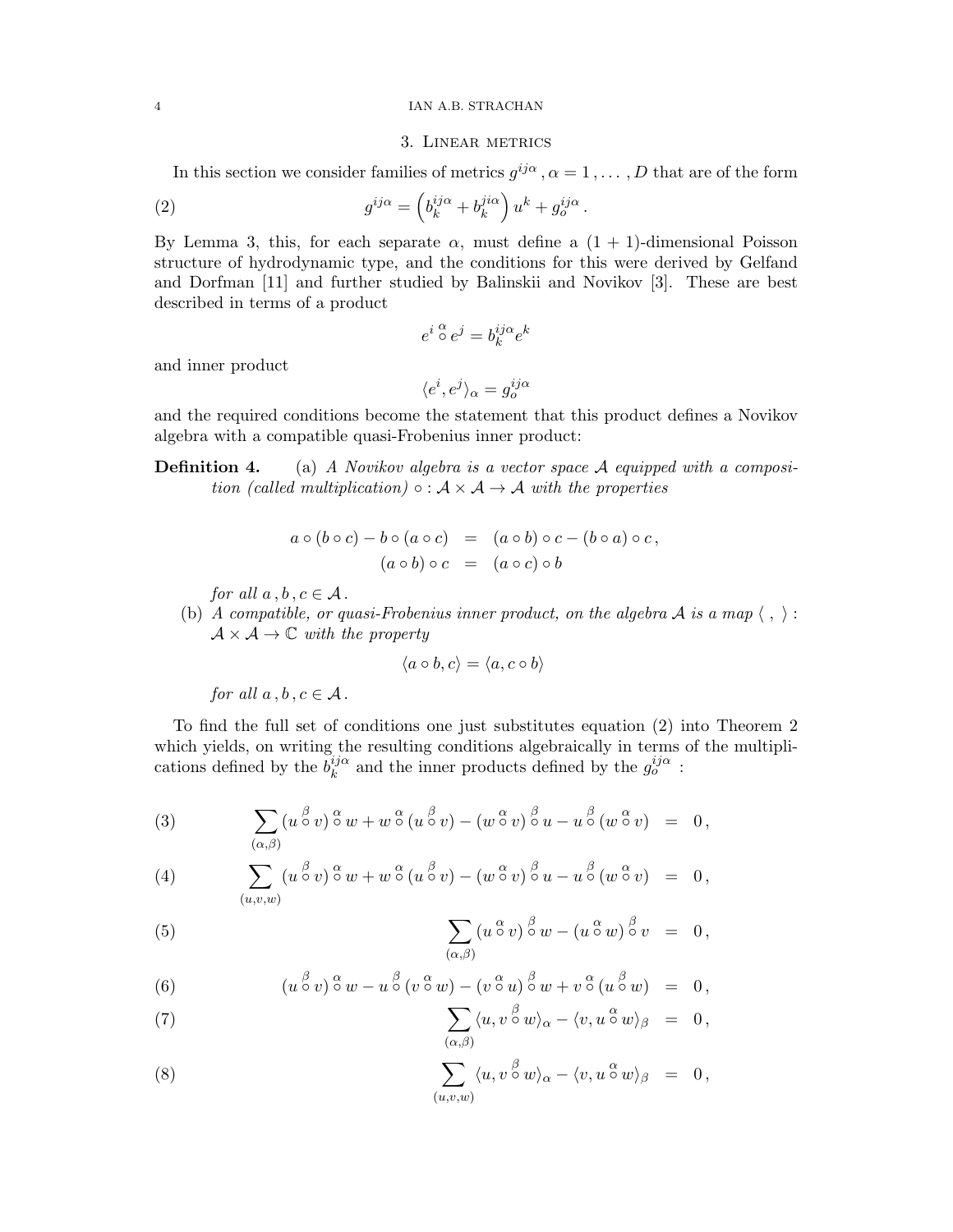Note, if  $\alpha = \beta$  then these conditions reduce to the definition of a Novikov algebra with a compatible quasi-Frobenius inner product, in accordance with Lemma 3. Conditions (3) and (5) are equivalent to the requirement that the product

$$
u \circ v = u \overset{\alpha}{\circ} v + u \overset{\beta}{\circ} v
$$

defines a Novikov algebra for arbitrary  $\alpha$  and  $\beta$ , and a simple calculation shows that condition  $(4)$  follows from conditions  $(3,5)$  and  $(6)$ . Condition  $(7)$  is equivalent to the requirement that inner product

$$
\langle u, v \rangle = \langle u, v \rangle_{\alpha} + \langle u, v \rangle_{\beta}
$$

is quasi-Frobenius with respect to the product  $u \circ v = u \overset{\alpha}{\circ} v + u \overset{\beta}{\circ} v$ . We thus obtain the definition of the algebra  $\beta$ :

**Definition 5.** The algebra B consists of the vector space  $\mathbb{C}^N$  equipped with multiplications  $\stackrel{\alpha}{\circ}$  and inner-products  $\langle , \rangle_{\alpha}, \alpha = 1, \ldots, D$  such that:

- (i) the multiplication  $\stackrel{\alpha}{\circ}$  defines Novikov algebra with a compatible, quasi-Frobenius inner-product  $\langle , \rangle_{\alpha}$  for all  $\alpha = 1, \ldots, D$ ;
- (ii) the sum  $u \circ v = u \circ v + u \circ v$  defines a Novikov algebra with a compatible, quasi-Frobenius inner-product  $\langle u, v \rangle = \langle u, v \rangle_\alpha + \langle u, v \rangle_\beta$  for all  $\alpha, \beta = 1, ..., D$ ;

(iii) the following compatibility condition holds:  
\n(a)  
\n
$$
(u \overset{\beta}{\circ} v) \overset{\alpha}{\circ} w - u \overset{\beta}{\circ} (v \overset{\alpha}{\circ} w) = (v \overset{\alpha}{\circ} u) \overset{\beta}{\circ} w - v \overset{\alpha}{\circ} (u \overset{\beta}{\circ} w)
$$
\n(b)  
\n
$$
\sum_{(u,v,w)} \langle u, v \overset{\beta}{\circ} w \rangle_{\alpha} - \langle v, u \overset{\alpha}{\circ} w \rangle_{\beta} = 0
$$
\nfor all  $\alpha, \beta = 1, ..., D$  and for all  $u, v, w \in \mathbb{C}^N$ .

This algebra was defined implicitly in [12] - here we just write it out explicitly. We will concentrate on the explicit construction of algebras  $\beta$  in the following two cases:

<u>Class A:</u> homogeneous structures, i.e.  $g_o^{ij\alpha} = 0$  for all  $\alpha$ ;

Class B: one of the terms is constant and the remaining terms homogeneous, i.e.

$$
g_o^{ij\alpha} = 0, \quad \substack{\alpha \\ \circ \neq 0, \quad \alpha = 2, \dots, D;}
$$
  

$$
g_o^{ij,\alpha=1} \neq 0, \quad \substack{i=1 \\ \circ} = 0,
$$

with, in both cases, no requirement on the non-degeneracy of the structures. Note though, if one of the metrics, say  $g^{ij,\alpha=1}$  is non-degenerate, and hence a flat metric, one may introduce flat-coordinates in which  $\sum_{i=1}^{i=1} 0$ , and  $\det(g_0^{ij,\alpha=1}) \neq 0$ , and so the second case above is, if one of the individual structures is non-degenerate, a subclass of the first. In case (b) the conditions linking the multiplications and innner-products reduce to the following:

$$
\langle u \stackrel{\beta}{\circ} v, w \rangle_{\alpha=1} = \langle u, w \stackrel{\beta}{\circ} v \rangle_{\alpha=1},
$$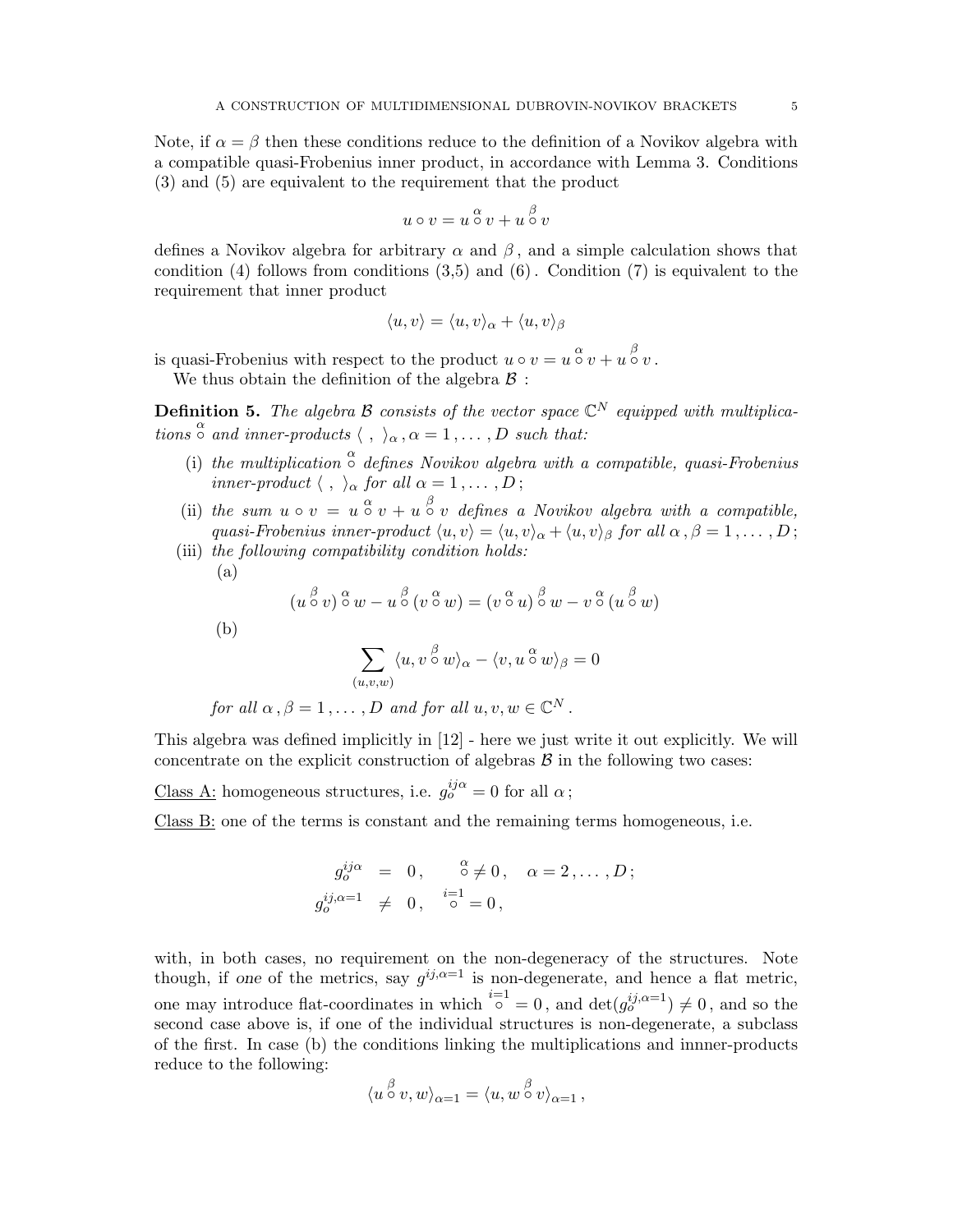i.e. the single inner product is quasi-Frobenius with respect to each of the multiplications, and

$$
\sum_{(u,v,w)} \langle u, v \stackrel{\beta}{\circ} w \rangle_{\alpha=1} = 0,
$$

as derived in [12, 13].

#### 4. A CONSTRUCTION

Examples of Novikov algebras are easy to construct. In the original paper of Gelfand and Dorfman [11] the following Novikov product was found

$$
a\circ b=a\cdot\delta b.
$$

Here  $\cdot$  is an associative, commutative product and  $\delta$  a derivation on this algebra. This result was extended by [10] to a product

$$
a \circ b = v \, a \cdot b + a \cdot \delta b
$$

where v is a constant element of the underlying field. In [16] this was further extended to a product

$$
a \circ b = v \cdot a \cdot b + a \cdot \delta b
$$

where v is a constant element in the algebra. Note that if an inner product  $\langle , \rangle$  is Frobenius with respect to the product  $\cdot$  then it is automatically quasi-Frobenius with respect to the above Novikov product.

Since  $v$  is a constant and derivations form a vector space one can easily construct pencils of Novikov algebras,

$$
a \, \overset{\alpha}{\circ} \, b = v_{\alpha} \cdot a \cdot b + a \cdot \delta_{\alpha} b ,
$$
  

$$
a \overset{\beta}{\circ} b = v_{\beta} \cdot a \cdot b + a \cdot \delta_{\beta} b ,
$$

(here we concentrate on the case where  $v$  is a constant vector rather than a scalar. A near identical result holds if one ignores the first product and regard  $v$  as a constant scalar). Note, the labels  $\alpha$ ,  $\beta$  on the derivation just denotes its pairing with the  $v_{\alpha}$ ,  $v_{\beta}$ in the first term of these products. Clearly

$$
u \circ v = u \overset{\alpha}{\circ} v + u \overset{\beta}{\circ} v, = (v_{\alpha} + v_{\beta}) \cdot u \cdot v + u \cdot (\delta_{\alpha} + \delta_{\beta})v
$$

defines a Novikov algebra.

Note, without further restrictions on the constant vectors and derivations, this result provides a construction of pencils of flat homogeneous metrics, and hence examples of bi-Hamiltonian structures in  $(1 + 1)$ -dimensions. To find Hamiltonian structures in  $(1 + D)$ -dimensions within this class of pencils of Novikov algebras places restrictions on the data  $\{v_{\alpha}, \delta_{\alpha}\}.$ 

**Proposition 6.** Let A be a commutative, associative algebra with product  $\cdot : \mathcal{A} \times \mathcal{A} \rightarrow \mathcal{A}$ and space of derivations der(A). Consider the set  $\{v_\alpha, \delta_\alpha : \alpha = 1, ..., M\}$  of constant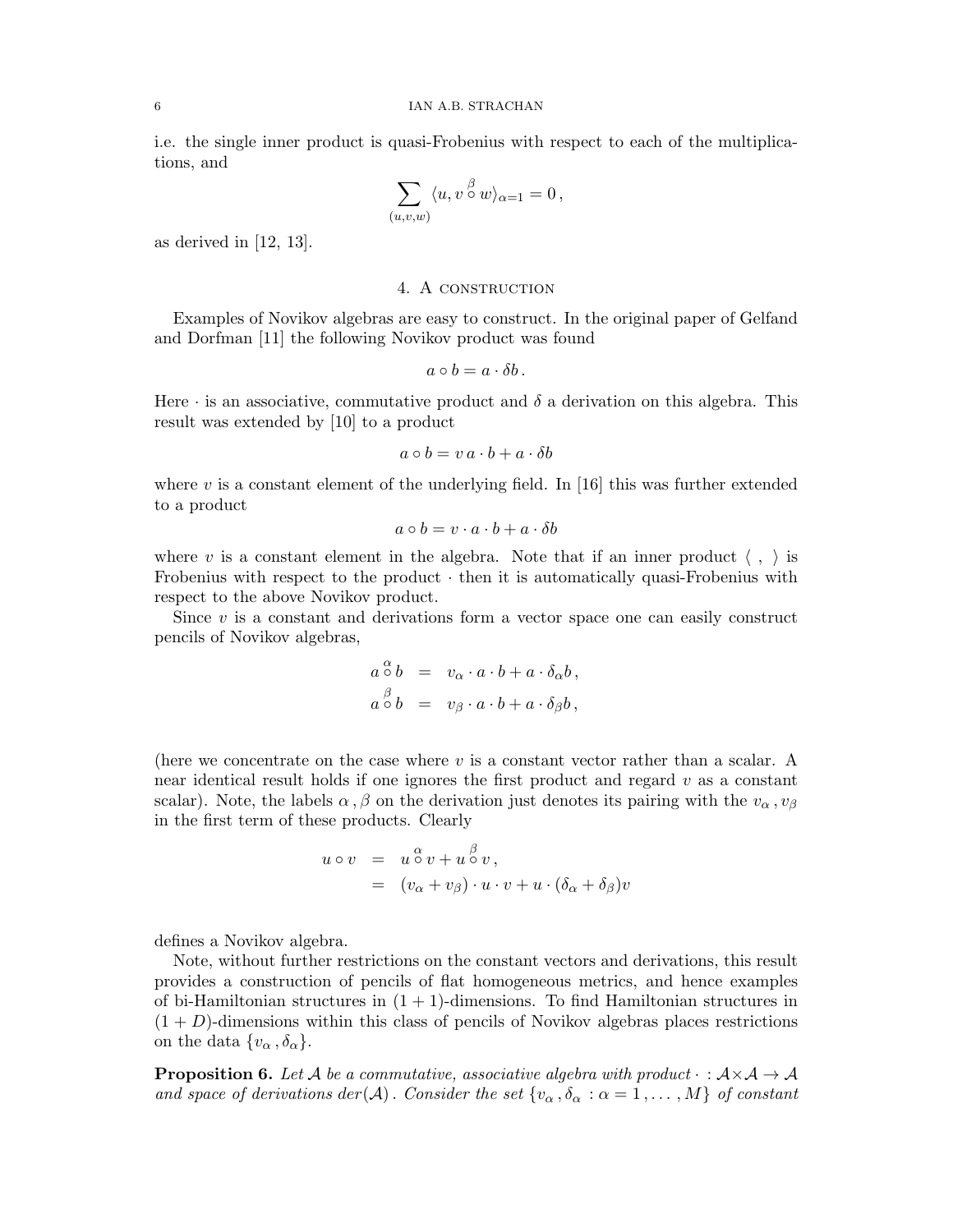vectors and derivations with the properties

$$
\begin{array}{rcl} [\delta_\alpha,\delta_\beta] &=& \alpha\cdot\delta_\beta-\beta\cdot\delta_\alpha\,,\\[2mm] \delta_\alpha(v_\beta)-\delta_\beta(v_\alpha) &=& 0\,. \end{array}
$$

Then the set  $\{ \mathbb{C}^N; \mathbb{S}^{\alpha} : \alpha = 1, \ldots, M \}$  is a B-algebra where the products  $\mathbb{S}^{\alpha}$  are defined by

$$
u \overset{\alpha}{\circ} v = v_{\alpha} \cdot u \cdot v + u \cdot \delta_{\alpha} v.
$$

This defines an M-dimensional, N-component Hamiltonian structure.

The following results are immediate:

**Corollary 7.** Let  $A$  be an associative, commutative algebra with a two-dimensional space of derivations der(A). Then the above construction gives a  $D = 2$ ,  $dim(A)$ component Hamiltonian structure.

*Proof.* Since derivations form a Lie algebra and  $der(A)$  is two dimensional, then automatically

$$
[\delta_1, \delta_2] = k_1 \delta_2 - k_1 \delta_1
$$

for some constants  $k_1$  and  $k_2$ . Hence one obtains compatible products

$$
a \stackrel{1}{\circ} b = k_1 a \cdot b + a \cdot \delta_1 b,
$$
  

$$
a \stackrel{2}{\circ} b = k_2 a \cdot b + a \cdot \delta_2 b
$$

and hence an algebra  $\mathcal{B} = \{ \mathbb{C}^N; \infty^1, \infty^2 \}$  and a 2-dimensional,  $dim(\mathcal{A})$ -component, Hamiltonian structure  $\qquad \qquad \Box$ 

**Lemma 8.** Consider the space  $der(A) \subset der(A)$  of derivations with the properties

$$
\begin{array}{rcl} [\delta_\alpha,\delta_\beta] &=& \alpha\cdot\delta_\beta-\beta\cdot\delta_\alpha\,,\\[2mm] \delta_\alpha(v_\beta)-\delta_\beta(v_\alpha) &=& 0 \end{array}
$$

for some set of vectors  $\{v_\alpha, i = 1, ..., M\}$ . Then this is a Lie algebra with respect to the structure  $[\delta_{\alpha}, \delta_{\beta}] = \delta_{\alpha} \delta_{\beta} - \delta_{\beta} \delta_{\alpha}$ .

Proof. Purely computational  $\square$ 

We illustrate this construction with the following example.

Example 9. Consider the commutative, associative algebra

$$
\mathcal{A}\cong \mathbb{C}[z]/\langle z^N\rangle
$$

with basis  $e^{i} = z^{i-1}$ ,  $i = 1, ..., N$  (and with the convention that  $e^{i} = 0$  for  $i > N$ ). In this basis the multiplication is just

$$
e^i\cdot e^j=e^{i+j-1}\,.
$$

The derivations on this algebra are

$$
\delta_k e^i = (i-1)e^{i+k-1}, \qquad k = 1, \ldots, N-1
$$

and these form the Lie algebra  $[\delta_i, \delta_j] = (j - i)\delta_{i+j-1}$ . In particular,

$$
\begin{array}{rcl} [\delta_1, \delta_k] & = & (k-1)\delta_k \,, \\ & = & (k-1)\delta_k - 0\,\delta_1 \,. \end{array}
$$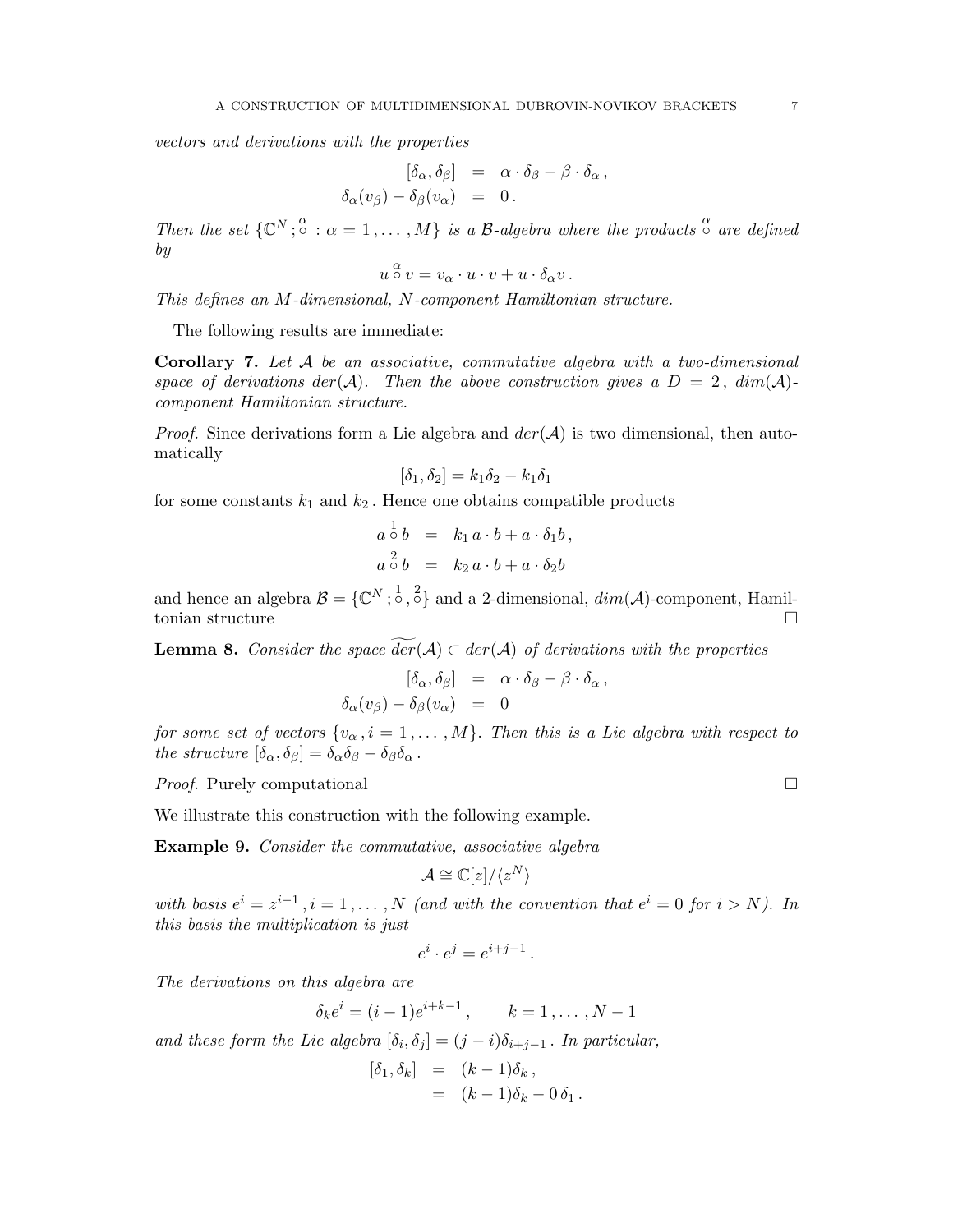Thus, by the above Corollary, one obtains pairs of compatible products, namely

$$
u \circ v = (k-1)u \cdot v + u \cdot \delta_1 v,
$$
  
\n
$$
u \circ v = 0 u \cdot v + u \cdot \delta_k v,
$$

or, in the above basis, the products

$$
e^{i \frac{1}{\circ} e^{j}}
$$
 =  $(j + k - 2)e^{i+j-1}$ ,  
\n $e^{i \frac{k}{\circ} e^{j}}$  =  $(j - 1)e^{i+j+k-2}$ .

Thus the construction yields  $(N-2)$  pairs of compatible multiplications, and hence  $(N-$ 2) examples of 2-dimensional, N-component Hamiltonian structures. The corresponding metrics are:

$$
g^{ij\alpha}|_{\alpha=1} = (i+j-2(k-2))u^{i+j-1},
$$
  
\n
$$
g^{ij\alpha}|_{\alpha=k} = (i+j-2)u^{i+j+k-2}
$$

where  $k \in \{2, \ldots, N-2\}$ . The first of these metrics is always non-degenerate and so may be, via a change of variable, transformed to a constant form. For example, if  $N = 3$ (so  $k = 2$ ) one obtains the metrics

$$
g^{ij\alpha}|_{\alpha=1} = \begin{pmatrix} 2u^1 & 3u^2 & 4u^3 \\ 3u^2 & 4u^3 & 0 \\ 4u^3 & 0 & 0 \end{pmatrix},
$$

$$
g^{ij\alpha}|_{\alpha=k} = \begin{pmatrix} 0 & u^3 & 0 \\ u^3 & 0 & 0 \\ 0 & 0 & 0 \end{pmatrix}.
$$

Solving the associated Gauss-Manin equations (for a systematic approach to solving these equations for this class of metrics, see [15]) gives the coordinate transformation

$$
u1 = v1v3 + \frac{1}{8}(v2)2
$$
,  $u2 = v2(v3)2$ ,  $u3 = (v2)4$ 

and in the new coordinates one obtains the pair

$$
g^{ij\alpha}|_{\alpha=1} = \begin{pmatrix} 0 & 0 & 1 \\ 0 & 4 & 0 \\ 1 & 0 & 0 \end{pmatrix},
$$

$$
g^{ij\alpha}|_{\alpha=k} = \begin{pmatrix} -\frac{1}{2}v^2 & v^3 & 0 \\ v^3 & 0 & 0 \\ 0 & 0 & 0 \end{pmatrix}.
$$

Thus this examples furnishes examples in both of the classes of structures defined above. We end this section with another example, this giving a 4-component, 3-dimensional example.

Example 10. Consider the commutative, associative algebra with multiplication table

|       | $e^1$                   | $e^2$            | $e^3$ | $e^{\cdot}$ |
|-------|-------------------------|------------------|-------|-------------|
|       |                         | $e^2$            |       |             |
| $e^2$ | $\frac{e^1}{e^2} \ e^3$ |                  |       | 0           |
| $e^3$ |                         | $e^{\mathbf{1}}$ | 0     | 0           |
|       | eª                      | 0                | 0     | 0           |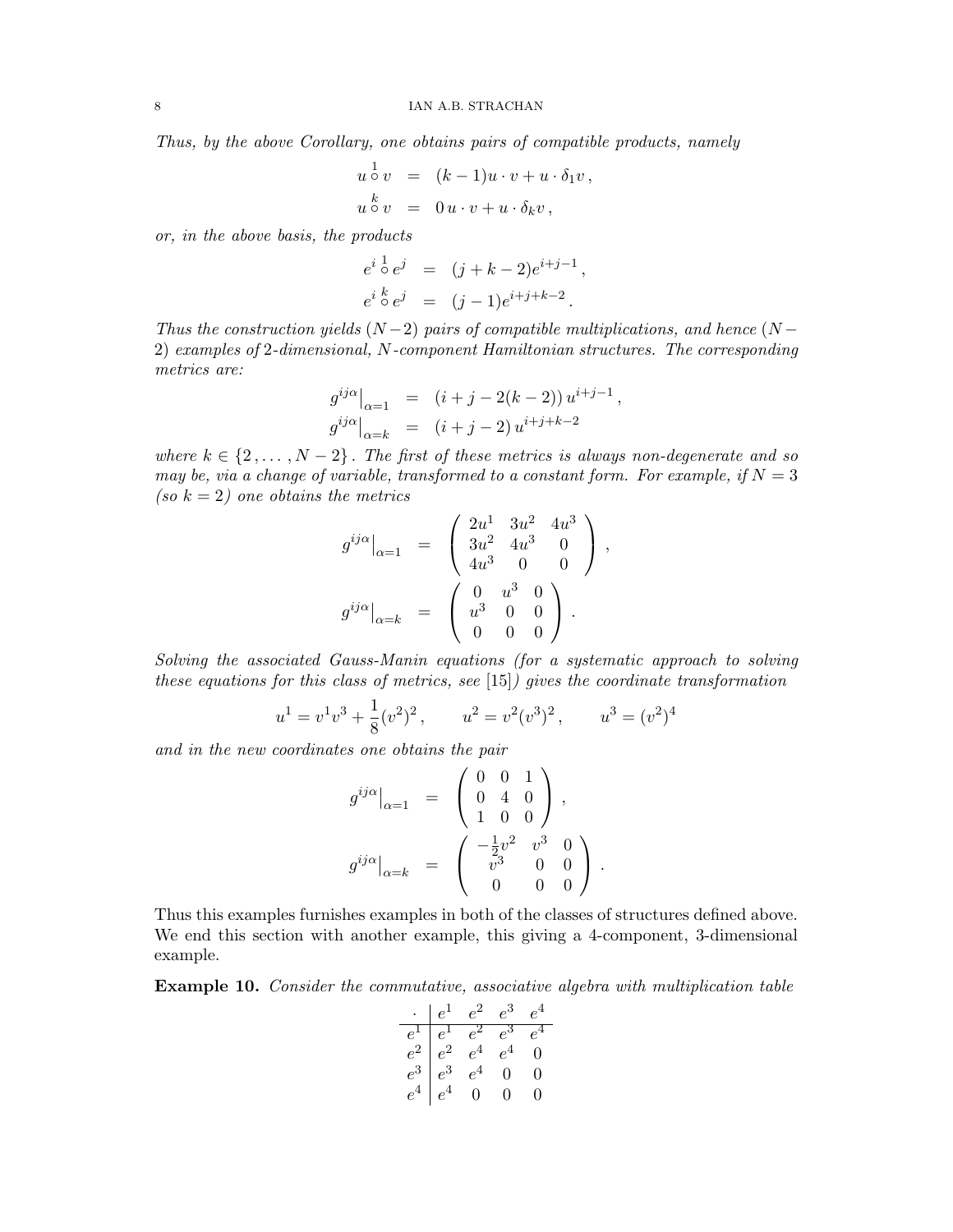The derivations of this algebra are easily constructed:

$$
\delta_1 \begin{pmatrix} e^1 \\ e^2 \\ e^3 \\ e^4 \end{pmatrix} = \begin{pmatrix} 0 \\ e^2 \\ e^3 \\ 2e^4 \end{pmatrix} , \qquad \delta_2 \begin{pmatrix} e^1 \\ e^2 \\ e^3 \\ e^4 \end{pmatrix} = \begin{pmatrix} 0 \\ e^3 \\ 2e^4 \\ 2e^4 \end{pmatrix} ,
$$

$$
\delta_3 \begin{pmatrix} e^1 \\ e^2 \\ e^3 \\ e^4 \end{pmatrix} = \begin{pmatrix} 0 \\ e^4 \\ 0 \\ 0 \end{pmatrix} , \qquad \delta_4 \begin{pmatrix} e^1 \\ e^2 \\ e^3 \\ e^4 \end{pmatrix} = \begin{pmatrix} 0 \\ 0 \\ 0 \\ e^4 \end{pmatrix} ,
$$

and the set  $\{\delta_1, \delta_3, \delta_4\}$  satisfy the conditions

$$
\begin{aligned}\n[\delta_1, \delta_3] &= 0 \cdot \delta_1 - 1 \cdot \delta_3, \\
[\delta_1, \delta_4] &= 0 \cdot \delta_1 - 1 \cdot \delta_4, \\
[\delta_3, \delta_4] &= 0 \cdot \delta_3 - 0 \cdot \delta_4,\n\end{aligned}
$$

and hence the above construction may be implemented. This gives the metrics

$$
g^{ij,\alpha=1} = \begin{pmatrix} 2u^1 & 3u^2 & 3u^3 & 4u^4 \\ 3u^2 & 4u^4 & 4u^4 & 0 \\ 3u^3 & 4u^4 & 0 & 0 \\ 4u^4 & 0 & 0 & 0 \end{pmatrix}
$$

$$
g^{ij,\alpha=3} = \begin{pmatrix} 0 & u^4 & 0 & 0 \\ u^4 & 0 & 0 & 0 \\ 0 & 0 & 0 & 0 \\ 0 & 0 & 0 & 0 \end{pmatrix}, \qquad g^{ij,\alpha=4} = \begin{pmatrix} 0 & 0 & u^4 & 0 \\ 0 & 0 & 0 & 0 \\ u^4 & 0 & 0 & 0 \\ 0 & 0 & 0 & 0 \end{pmatrix}.
$$

Since the first metric is non-degenerate one may easily solve the Gauss-Manin equations to find its flat coordinates. Applying this transformation to the full set of structures gives

$$
g^{ij,\alpha=1} = \begin{pmatrix} 0 & 0 & 0 & 1 \\ 0 & 4 & 4 & 0 \\ 0 & 4 & 0 & 0 \\ 1 & 0 & 0 & 0 \end{pmatrix}
$$

$$
g^{ij,\alpha=3} = \begin{pmatrix} -\frac{1}{2}v^3 & v^4 & 0 & 0 \\ v^4 & 0 & 0 & 0 \\ 0 & 0 & 0 & 0 \\ 0 & 0 & 0 & 0 \end{pmatrix}, \qquad g^{ij,\alpha=4} = \begin{pmatrix} -\frac{1}{2}(v^3 - v^2) & 0 & v^4 & 0 \\ 0 & 0 & 0 & 0 \\ v^4 & 0 & 0 & 0 \\ 0 & 0 & 0 & 0 \end{pmatrix}.
$$

This example may be easily generalized.

## 5. Monodromy and multi-dimensional Hamiltonian structures

Throughout this section we assume that one of the metrics, say  $g^{ij,\alpha=1}$ , is nondegenerate, and that the associated Novikov algebra  $A$  has a right identity. The flat coordinates are found by solving the Gauss-Manin equations

$$
g^{\alpha=1}\nabla d\mathbf{v}=0\,,
$$

where  $g^{\alpha=1} \nabla$  is the Levi-Civita connection corresponding to the metric  $g^{\alpha=1}$ . This is an over-determined system, but the compatibility conditions are precisely the flatness of the metric and hence are automatically satisfied.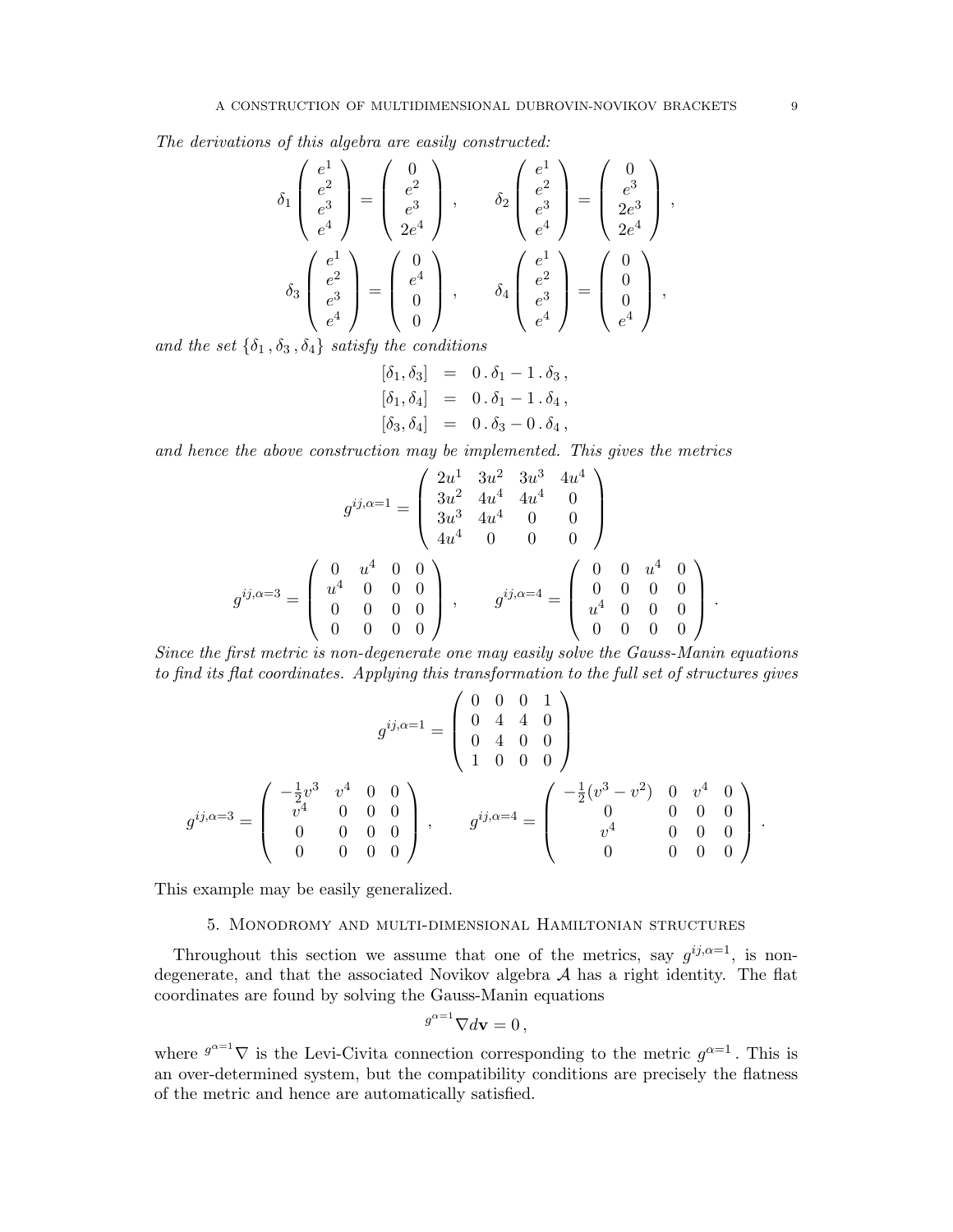Solutions of the Gauss-Manin equations will exhibit branching around the discriminant

$$
\Sigma = {\mathbf{u} \,|\, \Delta(\mathbf{u}) = 0}
$$

where  $\Delta(\mathbf{u}) = \det(g^{ij}(\mathbf{u}))$ , and this is encapsulated in the associated monodromy group

$$
W(M) = \mu \left( \pi_1(M \backslash \Sigma) \right)
$$

(see, for example, [6]). Explicitly, the continuation of a solution under a closed path  $\gamma$ on  $M\$ \Sigma yields a transformation

$$
\tilde{v}^a(\mathbf{u}) = A^a_b(\gamma)v^b(\mathbf{u}) + B^a(\gamma)
$$

with A orthogonal with respect to the metric  $g(\mathbf{u})$ , and these generate a subgroup of  $O(N)$ . Thus to every Novikov algebra  $\mathcal A$  there is an associated monodromy group which we denote  $W(\mathcal{A})$ . It turns out that this group controls the structure of the pencil of metrics which define non-degenerate multi-dimensional Hamiltonian brackets.

**Example 11.** For the algebra  $\mathcal A$  defined by the first metric in Example 9 the monodomy group is  $W(A) \cong \mathbb{Z}_4[1,2,3]$ , which acts on the **v**-variables via

$$
v^{1} \quad \mapsto \quad \varepsilon^{3} v^{1} ,
$$
  
\n
$$
v^{2} \quad \mapsto \quad \varepsilon^{2} v^{2} ,
$$
  
\n
$$
v^{3} \quad \mapsto \quad \varepsilon^{1} v^{3}
$$

where  $\varepsilon^4 = 1$ .

This monodromy group also controls the structure of the remaining metrics  $g^{ij\alpha}$  for  $\alpha \geq 2$ . On applying the transformation  $\mathbf{u} = \mathbf{u}(\mathbf{v})$  to the entire pencil of metrics

$$
g^{ij}(\mathbf{u}) = \sum_{\alpha=1}^{D} k_{\alpha} g^{ij\alpha}(\mathbf{u}), \qquad k_{\alpha} \in \mathbb{C}
$$

one knows that this transforms to the pencil

$$
g^{ij}(\mathbf{v}) = \eta^{ij} + \sum_{\alpha=2}^{D} k_{\alpha} d_k^{ij\alpha} v^k
$$

for some constants  $d_k^{ij\alpha}$  $\frac{y}{k}$  since the linearity property must be preserved under this change of variables. On applying the monodromy transformation to this pencil gives the follows invariance properties for the component parts of the pencil:

$$
A^i_a \eta^{ab} A^j_b = \eta^{ij}
$$

and

$$
A_a^i d_k^{a b \alpha} A_b^j = d_k^{a b \alpha}
$$

and hence (assuming that the monodromy group acts such that  $A_a^i = \text{diag}(\varepsilon^{d_1}, \dots, \varepsilon^{d_M})$ where  $\varepsilon$  is the  $(d_1 + d_M)$ <sup>th</sup> root of unity) the constraints

$$
\varepsilon^{d_a+d_b}\eta^{ab} = \eta^{ab},
$$
  

$$
\varepsilon^{d_a+d_b-d_c}d_c^{ab\alpha} = d_c^{ab\alpha}
$$

and this constrains where the non-zero terms can appear: if

$$
\varepsilon^{d_a+d_b} \neq 0 \quad \text{then } \eta^{ab} = 0,
$$
  

$$
\varepsilon^{d_a+d_b-d_c} \neq 0 \quad \text{then } d_c^{ab\alpha} = 0.
$$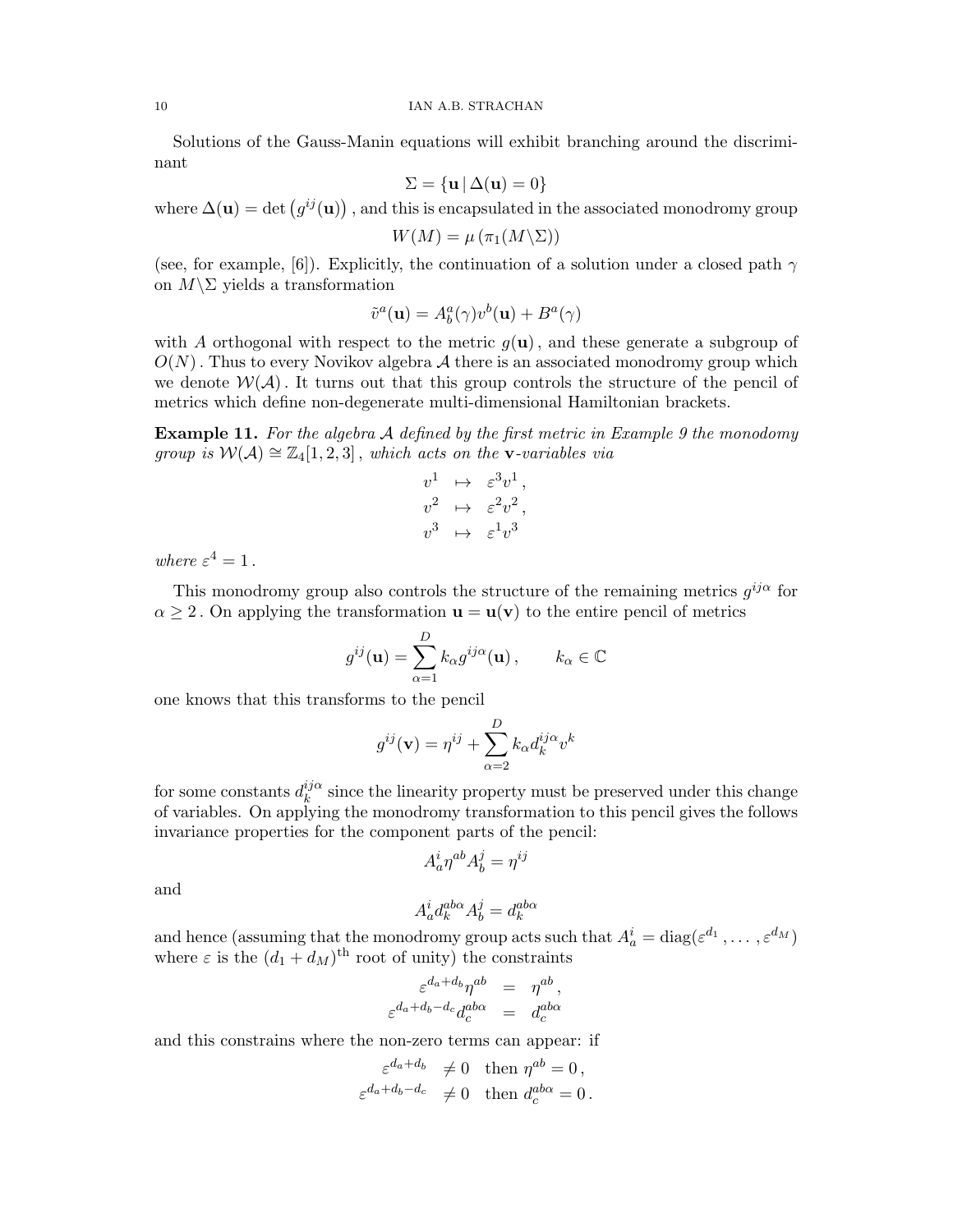This, coupled to the triangular structure of the transformation  $\mathbf{u} = \mathbf{u}(\mathbf{v})$  which implies the the metrics  $g^{ij\alpha}(\mathbf{v})$  for  $\alpha \geq 2$  must have entries on or above the antidiagonal, constrains these constants [15].

Example 12. In the above Example 11, the monodromy group  $W(A) \cong \mathbb{Z}_4[1,2,3]$  and the only non-zero entries are  $d_2^{11}$ ,  $d_3^{12}$  and hence the pencil of metric takes the skeletal form

$$
g^{ij} = \begin{pmatrix} 0 & 0 & c_1 \\ 0 & c_2 & 0 \\ c_3 & 0 & 0 \end{pmatrix} + \begin{pmatrix} d_2^{11}v^2 & d_3^{12}v^3 & 0 \\ d_3^{12}v^3 & 0 & 0 \\ 0 & 0 & 0 \end{pmatrix}.
$$

This methods only fixes the skeletal forms of the pencil: it does note fix the values of the constants. These have to be found by ensuring the resulting structures satisfy the B-algebra conditions.

#### 6. Conclusion

The above construction could be generalized: underlying the construction is a single commutative, associative algebra. One could start with pencils of compatible commutative, associative algebras and construct their derivations. One could then derive conditions for the resulting structures to satisfy the conditions in the definition of the B-algebra. Another direction of possible research is to connect this construction with the theory of Segre forms, as used in [9]. For example, in the case  $D = 2$  where one has a direct sum of Jordan blocks with distinct eigenvalues there is a complete classification in terms of Segre normal forms. The existence and properties of such normal forms has - up to now - played no role in the theory of Novikov algebras, which has been more algebraic than geometric: it would be of interest to reconcile these two approaches.

Finally, it should be stressed that the construction presented here is far from exhaustive: it does not, in any way, claim to be part of a classification scheme - just a method to construct examples. But in an area where few examples are known, it does provide a method for the construction of multi-component, multi-dimensional brackets of Dubrovin-Novikov type.

### **ACKNOWLEDGEMENTS**

I would also like to thank Blazej Szablikowski and Dafeng Zuo for various conversations concerning Novikov algebras and their role in the theory of Hamiltonian structures, and the referee for his/her comments.

#### **REFERENCES**

- [1] Bai, C. and Meng, D., The classification of Novikov algebras in low dimensions, J. Phys. A 34 (2001) 1581–1594
- [2] Bai, C. and Meng, D., Addendum: invariant bilinear forms, J. Phys. A 34 (2001) 8193–8197
- [3] Balinskii, A.A. and Novikov, S.P., Poisson brackets of hydrodynamic type, Frobenius algebras and Lie algebras, Soviet Math. Dokl. **32** (1985) 228-231.
- [4] Burde, D. and de Graaf, W., Classification of Novikov algebras, Appl. Algebra Engrg. Comm. Comput. 24 (2013) 1–15
- [5] Casati, M. On Deformations of Multidimensional Poisson Brackets of Hydrodynamic Type, Commun. Math. Phys. 335(2) (2015), 851-894.
- [6] Dubrovin, B.A., Geometry of 2D topological field theories, in: Integrable Systems and Quantum Groups, (Montecatini, Terme, 1993). Lecture Notes Maths. 1620, 120-348.